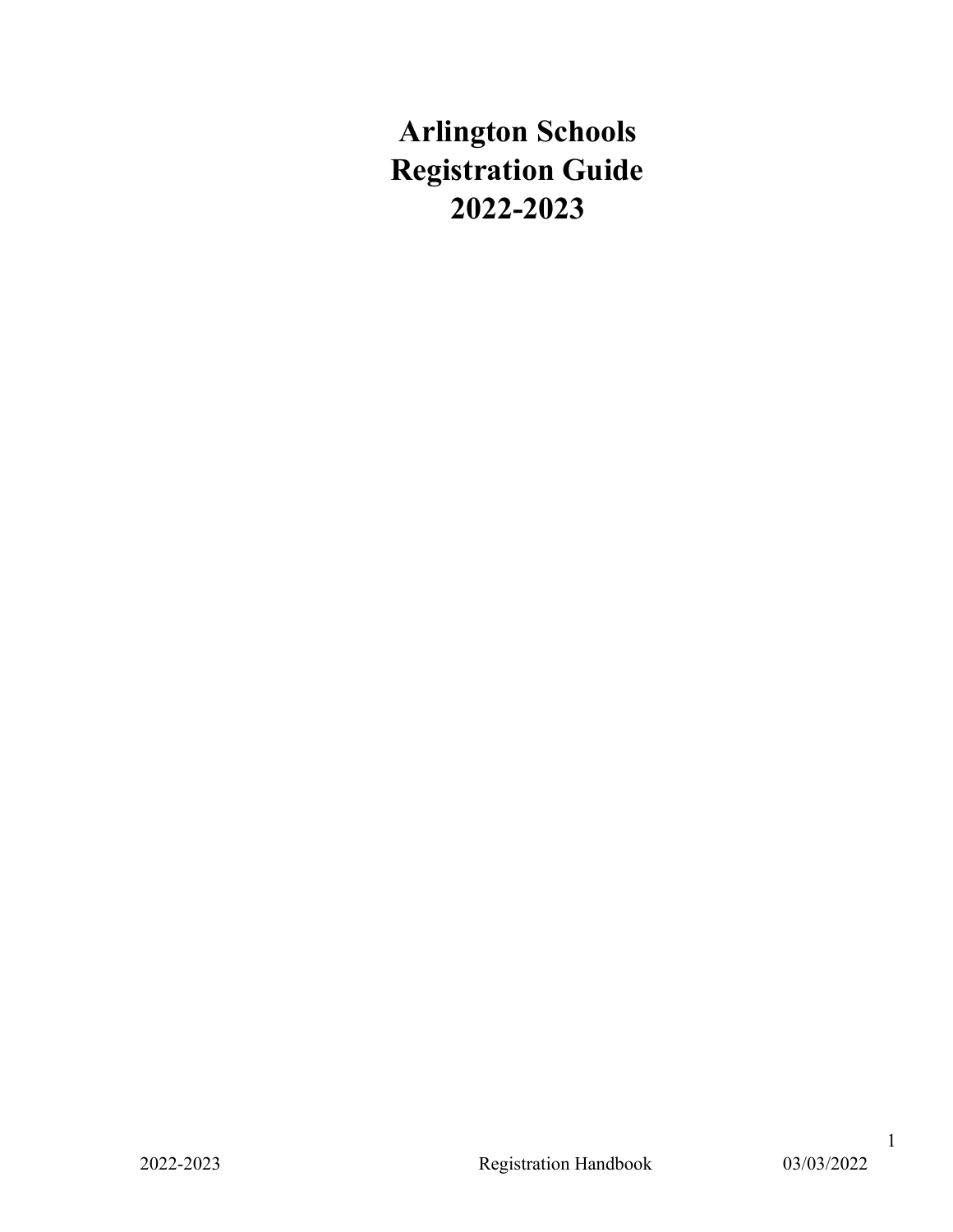Note: All students must be enrolled in **SEVEN** courses daily.

## **SELECTING YOUR CLASS SCHEDULE**

- 1. The state's Department of Education requires some classes in order to graduate. It is prudent to avoid waiting to complete a particular class until you are a senior as we may not offer it, thus preventing you from graduating.
- 2. The S.D. Board of Regents has requirements for entry into state supported colleges and universities. If you plan to attend a college or university, it is your responsibility to meet all of the criteria. It is wise to communicate with these institutions via email so you can retain records of your correspondence.
- 3. Plan your program wisely and on a long-term basis. This may mean that you need to reevaluate your own educational goals each year.
- 4. Keep in mind any requirements that a perspective occupation may require. If more education is necessary, you must decide what subjects will best fit your future educational needs.
- 5. Read the course description carefully before making any selections. The class may have higher expectations than you are willing or able to meet.
- 6. Feel free to discuss any course with the teacher, counselor, or administrator.

## **REGISTRATION INSTRUCTIONS**

## STEP1

The first step in the registration process is to what courses you have completed via the provided **Graduation Requirements Checklist**. It is important to note that a minimum grade of 70% or Dmust have been obtained in order for credit to be granted. Simply taking the course does not guarantee credit. In addition, it is important to differentiate between first semester and second semester of any course. For example, if you failed second semester of physical science, you will have to re-take just second semester.

## STEP 2

When you have all the courses transferred from your student's transcript to the **Graduation Requirements Checklist**, you should now be able to determine the next classes to take. Please note on the requirement sheet the total number of units needed in each content area. Keep in mind that a semester class is equal to  $\frac{1}{2}$  a unit while a yearlong class is equal to one unit.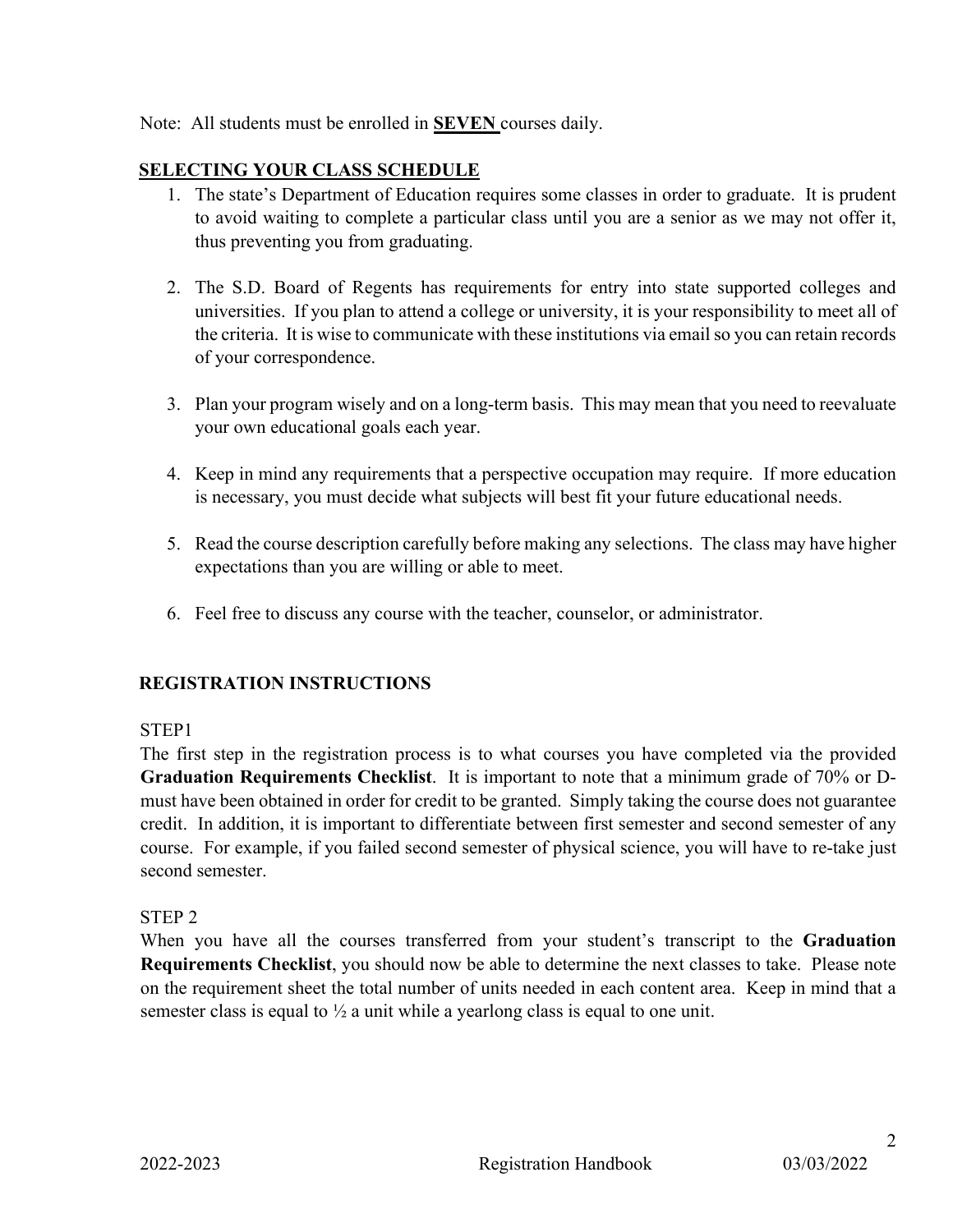STEP 3

Complete the **Registration Form** by filling in the classes you would need and would like to take in the upcoming school year. Students who want independent classes, work-study, peer mentoring, and/or credit recovery classes need to get the required signatures in order to enroll.

## **COURSE DESCRIPTION BY CONTENT AND CLASS NUMBER**

## **AGRICULTURE (CTE CLASSES)**

| 18404 | Ag Metal<br>Fabrication<br>Technology-CTE<br>$\frac{1}{2}$ credit per<br>semester             | Metal Fabrication is designed for the beginner welder in the first<br>semester and advanced welding in the second semester. The class will<br>use classroom time to cover the basic terminology and techniques<br>used in metal fabrication. It will then move to the shop for hands-on<br>instruction. Students will learn how to properly use arc, tig, and wire<br>feed welders. Students will have time to complete projects once they<br>have satisfactorily completed basic welding techniques. They will<br>develop employability skills related to the power, structural, and<br>technical systems pathway. SAE and FFA activities will also be<br>covered in class. |
|-------|-----------------------------------------------------------------------------------------------|------------------------------------------------------------------------------------------------------------------------------------------------------------------------------------------------------------------------------------------------------------------------------------------------------------------------------------------------------------------------------------------------------------------------------------------------------------------------------------------------------------------------------------------------------------------------------------------------------------------------------------------------------------------------------|
| 18501 | Wildlife and<br>Fisheries-CTE<br>$\frac{1}{2}$ credit                                         | Wildlife and Fisheries allows students to learn about birds, fish,<br>insects, and other wild game animals. Students will identify these<br>animals as well as their habitat. Students will also identify trees and<br>careers in the wildlife field. They will also learn how to shoot a bow<br>and fly a drone. Students will investigate careers in wildlife and<br>fisheries conservation. SAE and FFA activities will also be covered<br>in class.                                                                                                                                                                                                                      |
| 18401 | Fundamental Ag<br>Mechanics-CTE<br>$\frac{1}{2}$ credit per<br>semester                       | Ag Mechanics is designed for the student who wants to learn about<br>engines. Students will take an engine apart and put it back together.<br>Students will also cover the basic terminology and techniques used in<br>metal fabrication. They will learn how to properly use arc, tig, and<br>wire feed welders. They will develop employability skills related to<br>the power, structural, and technical systems pathway. SAE and FFA<br>activities will also be covered in class.                                                                                                                                                                                        |
| 18403 | Fundamental Ag<br><b>Structures</b><br>Technology-CTE<br>$\frac{1}{2}$ credit per<br>semester | Fundamental Ag Structures focuses on how to build a structure from<br>flooring to roofing. Students will learn about the safety and tools<br>needed to perform various tasks. Students will move to the shop for a<br>hands-on application. They will explore career opportunities in<br>agricultural structures and mechanics. SAE and FFA activities will<br>also be covered in this class. Students will also collaborate with the<br>STEM course in the building and design of their robot.                                                                                                                                                                              |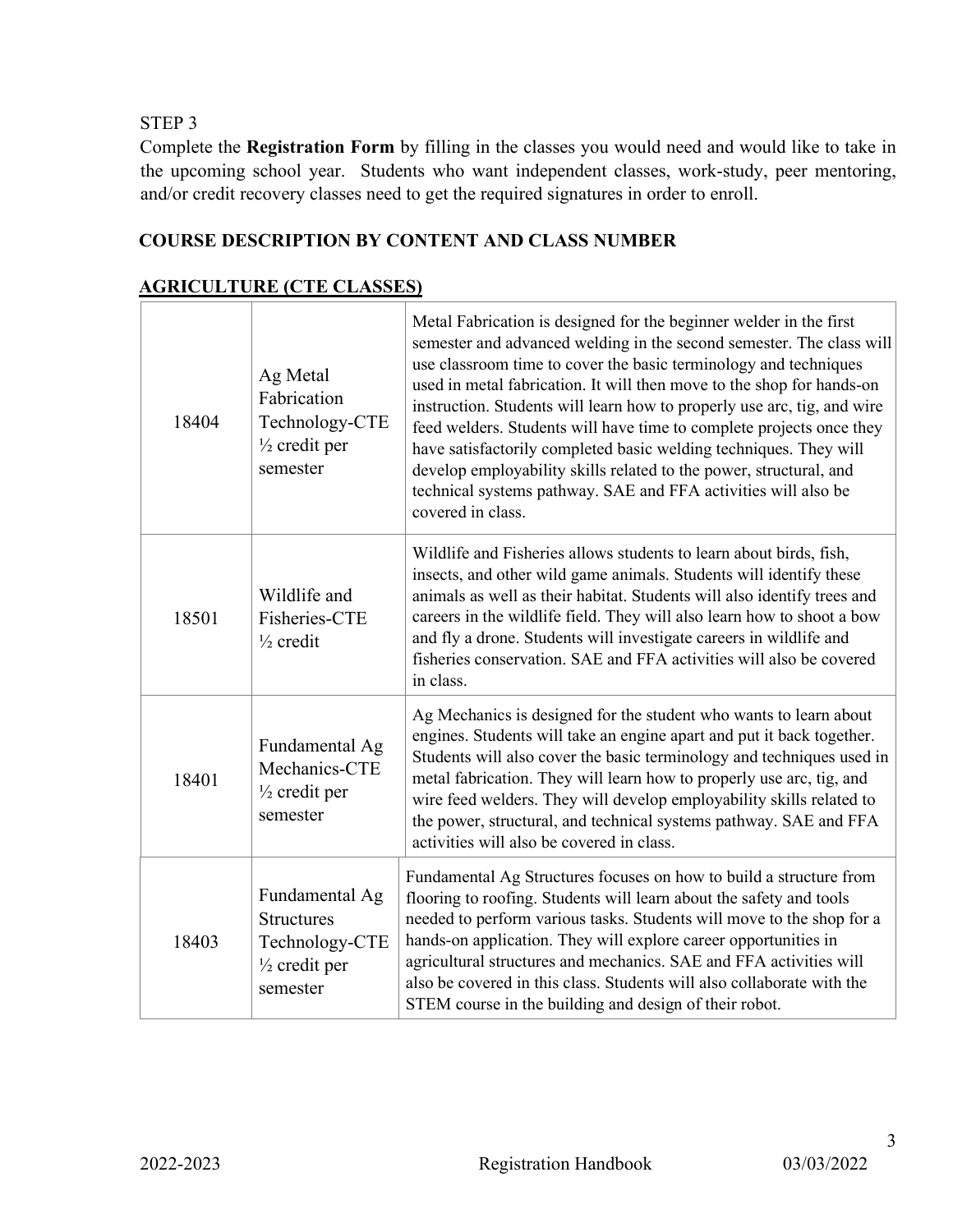| 18203 | Ag Leadership<br>and<br>Communication -<br><b>CTE</b><br>$\frac{1}{2}$ credit                               | Ag Leadership and Communication covers the importance of<br>leadership and its role in society. Students will learn their<br>individual strengths and how to work with others. Students will<br>be taking leadership roles in projects to become better leaders.<br>SAE and FFA activities will also be covered in class.                                                                                                                                                                   |
|-------|-------------------------------------------------------------------------------------------------------------|---------------------------------------------------------------------------------------------------------------------------------------------------------------------------------------------------------------------------------------------------------------------------------------------------------------------------------------------------------------------------------------------------------------------------------------------------------------------------------------------|
| 18106 | <b>CASE</b> Principles<br>Agricultural<br>of<br>Science- Animal<br>CTE $\frac{1}{2}$ credit per<br>semester | CASE (Animal Science) focuses on the various livestock species<br>and how to properly care for them. The class will study the life<br>cycles, health, breeds, and characteristics related to the livestock<br>industry. They will develop employability skills related to the<br>animal science industry. SAE and FFA activities will also be<br>covered in class.                                                                                                                          |
| 18000 | Middle school<br>agriculture, food,<br>and natural<br>resources- CTE                                        | 7th graders will get an introduction of the agriculture industry.<br>Students will also demonstrate shop safety and usage of tools.<br>SAE and FFA activities will also be covered in class                                                                                                                                                                                                                                                                                                 |
| 18402 | Ag Systems<br>Technology CTE<br>$\frac{1}{2}$ credit per<br>semester                                        | Ag Systems Technology focuses on mechanical equipment.<br>Students will learn about the operation, service, repair and<br>maintenance of equipment, power utilization, and technology.<br>Students will also analyze emerging agriculture technologies<br>such as global positioning systems, drones, robotics, etc. They<br>will develop employability skills related to the power, structural,<br>and technical systems pathway. SAE and FFA activities will also<br>be covered in class. |
|       | <b>TECHNOLOGY (CTE COURSES)</b>                                                                             |                                                                                                                                                                                                                                                                                                                                                                                                                                                                                             |
| 10009 | Introduction to<br>Information<br>Technology-CTE<br>$\frac{1}{2}$ credit (9th<br>Grade)                     | Students will learn how to operate and use computer and<br>information technology, emphasizing their role as tools to<br>communicate more effectively, conduct research more<br>efficiently, and increase productivity. Course content includes<br>the legal and ethical issues involved with computer technology<br>and use.                                                                                                                                                               |
| 10203 | Multi-Media<br>Design-CTE<br>$\frac{1}{2}$ credit (10th<br>Grade)                                           | Students will learn how to create, manipulate, and organize<br>websites using various web applications and HTML They will<br>also learn how to edit and create images using Adobe<br>Photoshop. Students will also create animations using Adobe<br>Flash.                                                                                                                                                                                                                                  |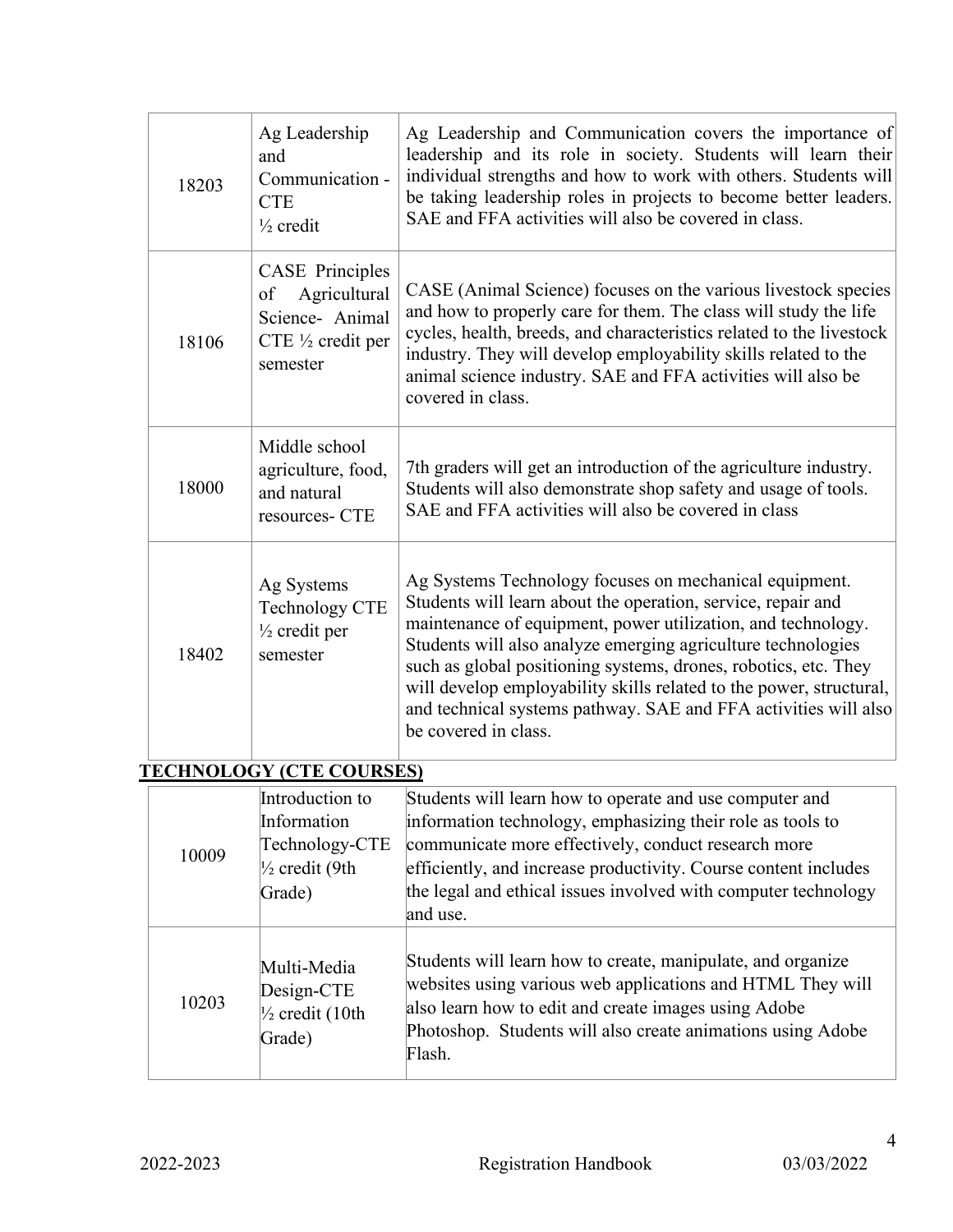| 10152       | Computer<br>Programming-<br><b>CTE</b><br>$\frac{1}{2}$ credit | Students with obtain the knowledge and skills necessary to<br>construct computer programs in one or more languages.<br>Computer coding and program structure are often introduced<br>with the BASIC language, but other computer languages, such<br>as Visual Basic (VB), Java, Pascal, C++, and C#, may be used<br>instead. Students learn to structure, create, document, and<br>debug computer programs. Advanced courses may include<br>instruction in object-oriented programming to help students<br>develop applications for Windows, database, multimedia,<br>games, mobile and/or Web environments. An emphasis is<br>placed on design, style, clarity, and efficiency. In these courses,<br>students apply the skills they learn to relevant authentic<br>applications. |
|-------------|----------------------------------------------------------------|-----------------------------------------------------------------------------------------------------------------------------------------------------------------------------------------------------------------------------------------------------------------------------------------------------------------------------------------------------------------------------------------------------------------------------------------------------------------------------------------------------------------------------------------------------------------------------------------------------------------------------------------------------------------------------------------------------------------------------------------------------------------------------------|
| 21009/21001 | Robotics/Intro to<br>Engineering<br>(High School<br>STEM)      | Explore Science, Technology, Engineering, and Mathematics<br>concepts through creative problem-solving. Robotics,<br>programming, marketing, design, and your own "passion"<br>project are just some of the things you on which you will be<br>working.                                                                                                                                                                                                                                                                                                                                                                                                                                                                                                                           |

## **FINE ARTS**

| 05151 | Art Appreciation-<br>$(Art 1)$ <sup>1</sup> / <sub>2</sub> credit<br>per semester | Art Appreciation courses introduce students to the many forms of art<br>and help them form an aesthetic framework through which they can<br>judge and critique art of various ages and cultures. These courses also<br>explore the place and significance of art in our society.                               |
|-------|-----------------------------------------------------------------------------------|----------------------------------------------------------------------------------------------------------------------------------------------------------------------------------------------------------------------------------------------------------------------------------------------------------------|
| 05156 | Creative Art<br>Drawing (Art II)<br>$\frac{1}{2}$ credit                          | Drawing courses cover the same topics as Creative Art—Drawing/<br>Painting, but focus on drawing. In keeping with this attention on two-<br>dimensional work, students typically work with several media (such as<br>pen-and-ink, pencil, chalk, and so on), but some courses may focus on<br>only one medium. |
| 05157 | Creative Art<br>Painting (Art II)<br>$\frac{1}{2}$ credit                         | Painting courses cover the same topics as Creative Art—Drawing/<br>Painting, but focus on painting. In keeping with this attention on two-<br>dimensional work, students typically work with several medias.                                                                                                   |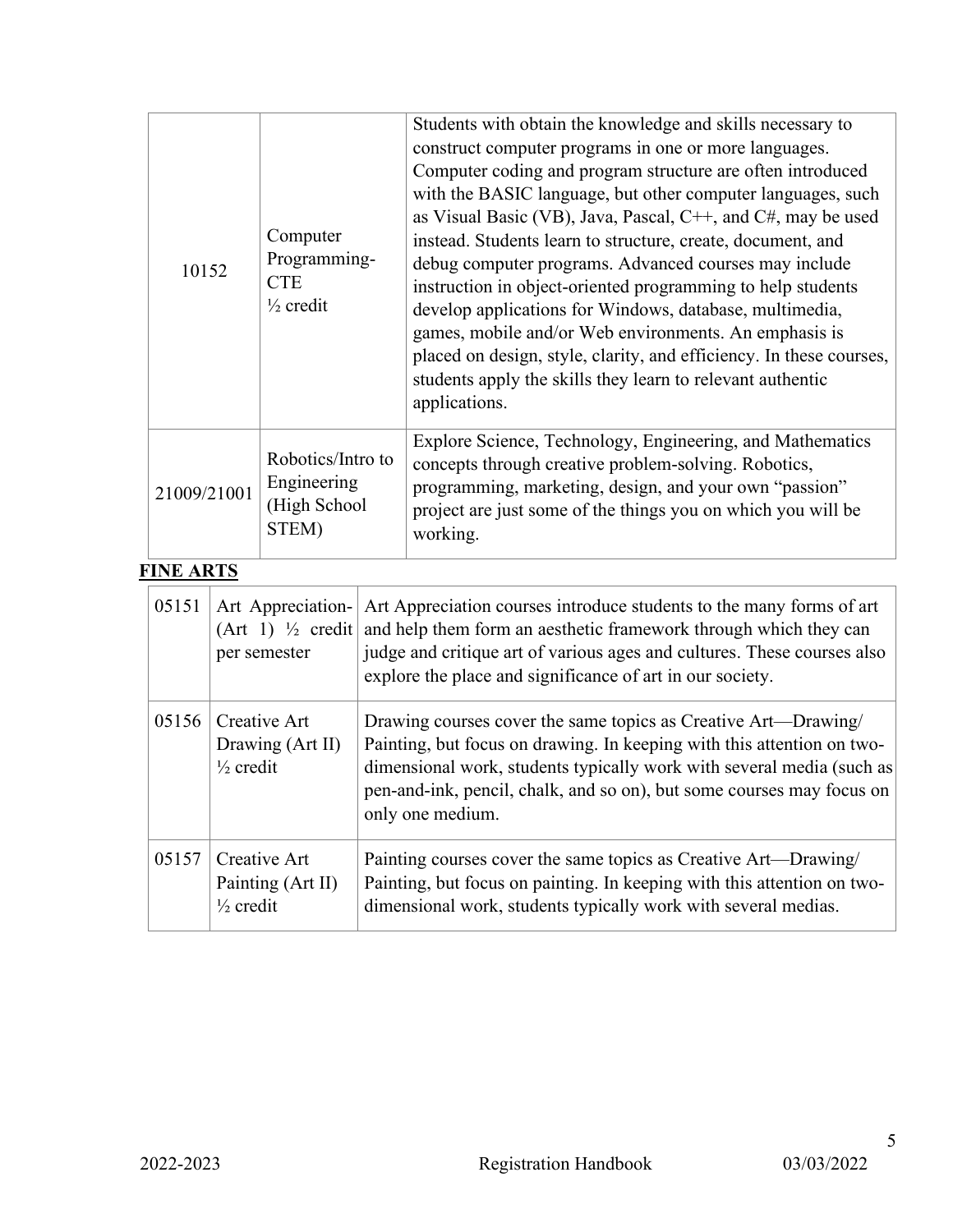| 05154 | Creative Art-<br>Comprehensive<br>(Art III) 1/2 credit<br>per semester,<br>may be taken for<br>a full unit (two<br>semesters)                                                  | Comprehensive courses provide students with the knowledge and<br>opportunity to explore an art form and to create individual works of<br>art. These courses may also provide a discussion and exploration of<br>career opportunities in the art world. Initial courses cover the<br>language, materials, and processes of a particular art form and the<br>design elements and principles supporting a work of art. As students<br>advance and become more adept, the instruction regarding the creative<br>process becomes more refined, and students are encouraged to<br>develop their own artistic styles. Although Creative Art courses focus<br>on creation, they may also include the study of major artists, art<br>movements, and styles. |
|-------|--------------------------------------------------------------------------------------------------------------------------------------------------------------------------------|----------------------------------------------------------------------------------------------------------------------------------------------------------------------------------------------------------------------------------------------------------------------------------------------------------------------------------------------------------------------------------------------------------------------------------------------------------------------------------------------------------------------------------------------------------------------------------------------------------------------------------------------------------------------------------------------------------------------------------------------------|
| 05154 | Creative Art-<br>Comprehensive<br>(Art III & Art IV)<br>$\frac{1}{2}$ credit per<br>semester, may be<br>taken for a full<br>unit (two<br>semesters)<br>• Art IV is<br>weighted | Comprehensive courses provide students with the knowledge and<br>opportunity to explore an art form and to create individual works of<br>art. These courses may also provide a discussion and exploration of<br>career opportunities in the art world. Initial courses cover the<br>language, materials, and processes of a particular art form and the<br>design elements and principles supporting a work of art. As students<br>advance and become more adept, the instruction regarding the creative<br>process becomes more refined, and students are encouraged to<br>develop their own artistic styles. Although Creative Art courses focus<br>on creation, they may also include the study of major artists, art<br>movements, and styles. |
| 05101 | Band<br>$\frac{1}{2}$ credit per<br>semester                                                                                                                                   | In this course, students will improve proficiency in all aspects of<br>reading and performing instrumental music. Through the rehearsal<br>and study of quality wind band literature, students will strengthen<br>individual playing techniques and skills; learn about the theory,<br>history, and vocabulary of music; demonstrate confidence and poise<br>during public performances; and learn to work collaboratively as a<br>member of the ensemble. This course emphasizes the importance of<br>participation, appreciation, and support of music for life.                                                                                                                                                                                 |
| 05113 | Band & Chorus<br>blend<br>$\frac{1}{2}$ credit per<br>semester                                                                                                                 | This course selection divides the 50-minute time block between band<br>(see description above) and chorus (see description below).                                                                                                                                                                                                                                                                                                                                                                                                                                                                                                                                                                                                                 |

.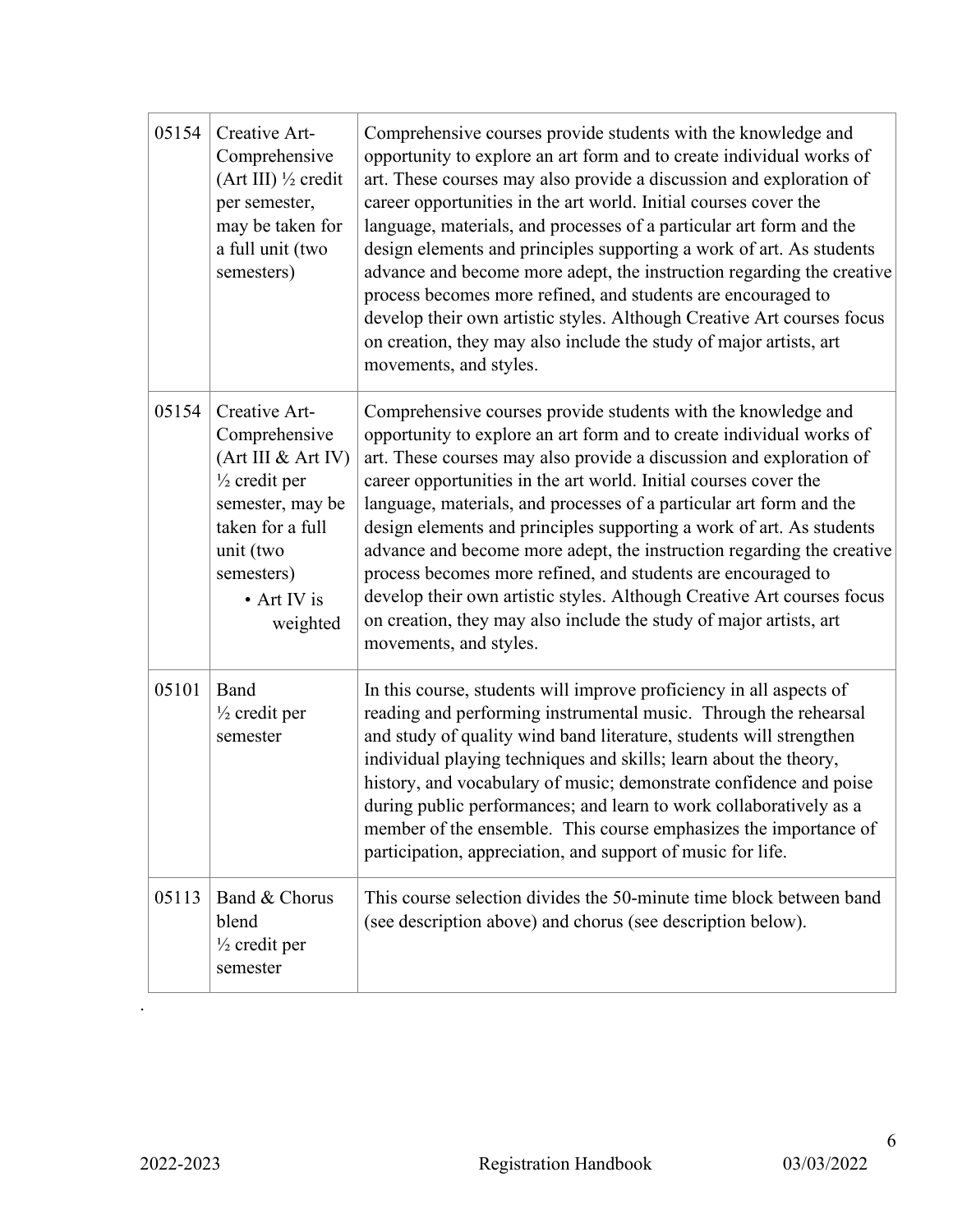| 05110 | Chorus<br>$\frac{1}{2}$ credit per<br>semester                                    | Students will gain knowledge of proper care for the voice, develop a<br>working knowledge of musical terms and symbols, enhance music<br>reading skills, demonstrate confidence and poise during public<br>performance, and develop awareness for the arts as a vital part of<br>lifelong learning. No auditions required.                                                                                                                                                                                                                                                                   |
|-------|-----------------------------------------------------------------------------------|----------------------------------------------------------------------------------------------------------------------------------------------------------------------------------------------------------------------------------------------------------------------------------------------------------------------------------------------------------------------------------------------------------------------------------------------------------------------------------------------------------------------------------------------------------------------------------------------|
|       | <b>FOREIGN LANGUAGE</b>                                                           |                                                                                                                                                                                                                                                                                                                                                                                                                                                                                                                                                                                              |
| 06101 | Spanish I -online<br>$\frac{1}{2}$ credit per<br>semester                         | Designed to introduce students to Spanish language and culture,<br>Spanish I courses emphasize basic grammar and syntax, simple<br>vocabulary, and the spoken accent so that students can read, write,<br>speak, and understand the language at a basic level within predictable<br>areas of need, using customary courtesies and conventions. Spanish<br>culture is introduced through the art, literature, customs, and history of<br>Spanish-speaking people.                                                                                                                             |
| 06102 | Spanish II -online<br>$\frac{1}{2}$ credit per<br>semester<br>• Weighted<br>class | Spanish II courses build upon skills developed in Spanish I, extending<br>students' ability to understand and express themselves in Spanish and<br>increasing their vocabulary. Typically, students learn how to engage<br>in discourse for informative or social purposes, write expressions or<br>passages that show understanding of sentence construction and the<br>rules of grammar, and comprehend the language when spoken slowly.<br>Students usually explore the customs, history, and art forms of<br>Spanish-speaking people to deepen their understanding of the<br>culture(s). |

## **ENGLISH/LANGUAGE ARTS**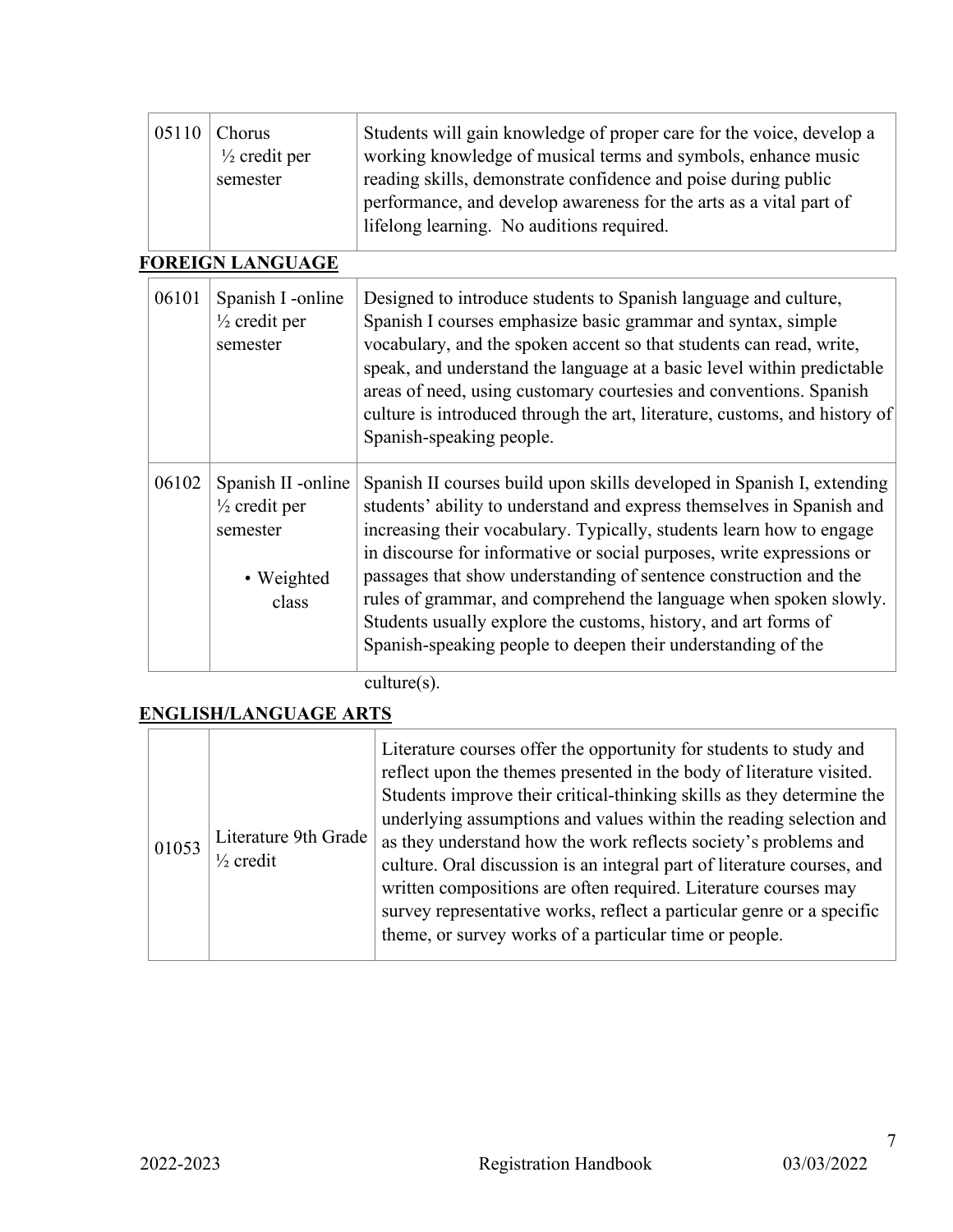| 01101 | English/<br>Composition I<br>9th Grade<br>$\frac{1}{2}$ credit | This composition course is designed for freshmen and builds upon<br>previous writing skills. This course seeks to develop the writing<br>processes and practices necessary for producing successful high<br>school compositions. Students typically learn to write persuasive,<br>critical, and creative multi-paragraph essays and compositions.<br>While emphasizing composition, this course may also incorporate<br>some literature study to expose students to exemplary illustrations |
|-------|----------------------------------------------------------------|---------------------------------------------------------------------------------------------------------------------------------------------------------------------------------------------------------------------------------------------------------------------------------------------------------------------------------------------------------------------------------------------------------------------------------------------------------------------------------------------|
|       |                                                                | of various forms of writing.                                                                                                                                                                                                                                                                                                                                                                                                                                                                |

| 01065 | Literature of a<br>Theme<br>10th grade $\frac{1}{2}$ credit | This course has the same aim as general literature courses (to<br>improve students' language arts and critical-thinking skills), but use<br>selected literature to explore a particular theme as expressed from<br>several points of view. Such themes might include The American<br>Dream, Society and Self, Exploration, War and Peace, and the like. |
|-------|-------------------------------------------------------------|---------------------------------------------------------------------------------------------------------------------------------------------------------------------------------------------------------------------------------------------------------------------------------------------------------------------------------------------------------|
|-------|-------------------------------------------------------------|---------------------------------------------------------------------------------------------------------------------------------------------------------------------------------------------------------------------------------------------------------------------------------------------------------------------------------------------------------|

| 01151 | Speech I<br>10th grade $\frac{1}{2}$ credit | Public Speaking courses enable students, through practice, to<br>develop communication skills that can be used in a variety of<br>speaking situations (such as small and large group discussions,<br>delivery of lectures or speeches in front of audiences, and so on).<br>Course topics may include (but are not limited to) research and<br>organization, writing for verbal delivery, stylistic choices, visual<br>and presentation skills, analysis and critique, and development of<br>self-confidence. |
|-------|---------------------------------------------|---------------------------------------------------------------------------------------------------------------------------------------------------------------------------------------------------------------------------------------------------------------------------------------------------------------------------------------------------------------------------------------------------------------------------------------------------------------------------------------------------------------|
|-------|---------------------------------------------|---------------------------------------------------------------------------------------------------------------------------------------------------------------------------------------------------------------------------------------------------------------------------------------------------------------------------------------------------------------------------------------------------------------------------------------------------------------------------------------------------------------|

|      |                      | American Literature courses focus upon commonly known<br>American authors and their work. Students improve their critical |
|------|----------------------|---------------------------------------------------------------------------------------------------------------------------|
|      | American Literature  | thinking skills as they determine the underlying assumptions and                                                          |
| 1054 | 11th grade           | values within the selected works and as they understand how the                                                           |
|      | $\frac{1}{2}$ credit | literature reflects the society of the time. Oral discussion is an                                                        |
|      |                      | integral part of literature courses, and written compositions are often                                                   |
|      |                      | required.                                                                                                                 |

| 01102 | English/<br>Composition III<br>11th Grade<br>$\frac{1}{2}$ credit | This composition course is builds upon previous writing skills.<br>Reinforcing the logic and critical-thinking skills that accompany<br>good writing, this course—which emphasize word choice, usage,<br>and writing mechanics—provides continued and advanced<br>instruction in writing for a variety of purposes and audiences.<br>Composition may emphasize college or business preparation;<br>literature study may be offered as an additional component in<br>which students analyze examples of several genres. |
|-------|-------------------------------------------------------------------|------------------------------------------------------------------------------------------------------------------------------------------------------------------------------------------------------------------------------------------------------------------------------------------------------------------------------------------------------------------------------------------------------------------------------------------------------------------------------------------------------------------------|
|-------|-------------------------------------------------------------------|------------------------------------------------------------------------------------------------------------------------------------------------------------------------------------------------------------------------------------------------------------------------------------------------------------------------------------------------------------------------------------------------------------------------------------------------------------------------------------------------------------------------|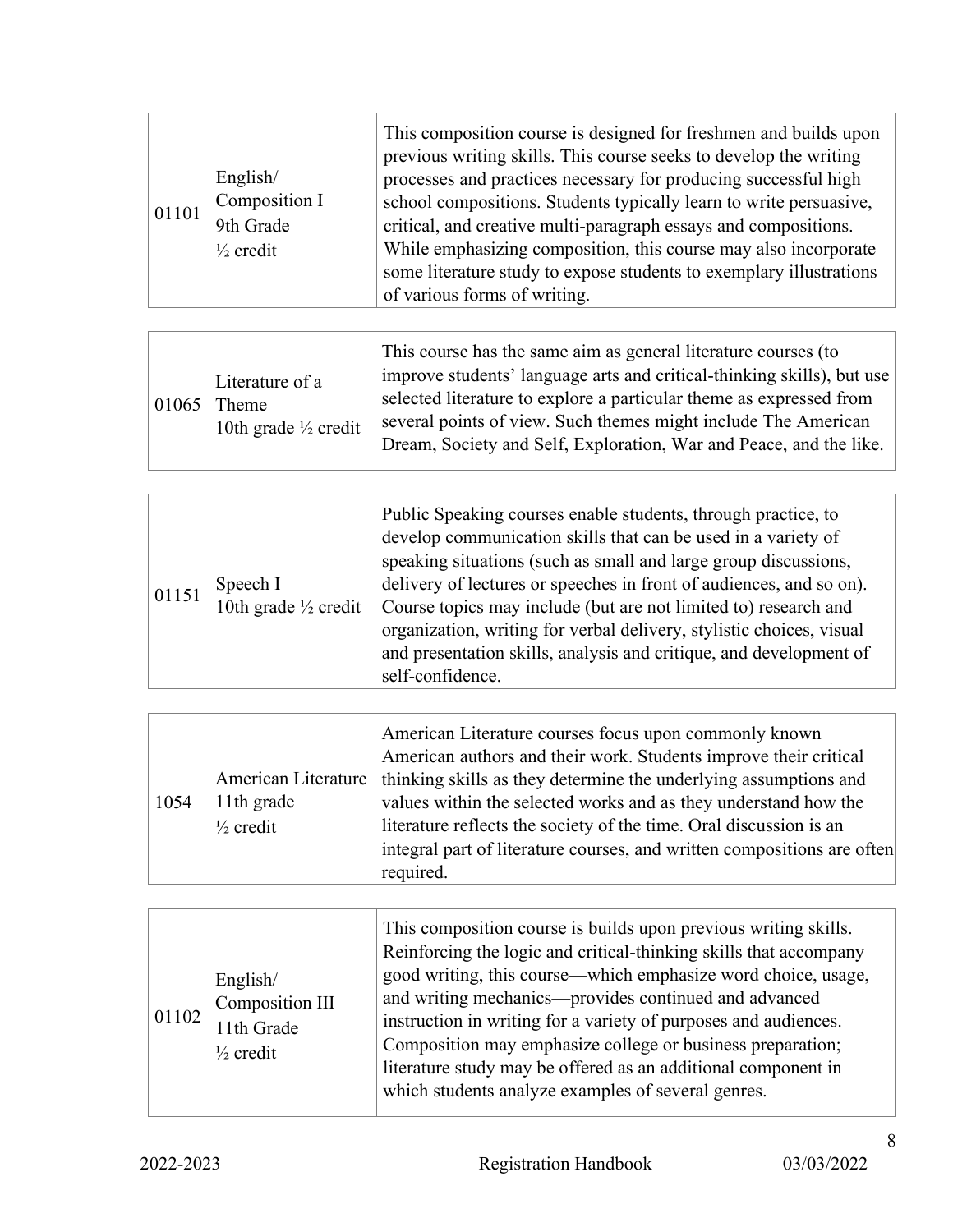| 01061 | Literature of a<br>Genre<br>12th Grade<br>$\frac{1}{2}$ credit | This course has the same aim as general literature courses (to<br>improve students' language arts and critical-thinking skills),<br>focusing on one or several genres, such as poetry, essay, biography,<br>short story, drama, film, and so on. Students determine the<br>underlying assumptions and values within the selected works and<br>also examine the structure, techniques, and intentions of the genre<br>being studied. |
|-------|----------------------------------------------------------------|-------------------------------------------------------------------------------------------------------------------------------------------------------------------------------------------------------------------------------------------------------------------------------------------------------------------------------------------------------------------------------------------------------------------------------------|

| 01156 | Applied English<br>Communications<br>12th Grade<br>$\frac{1}{2}$ credit                                             | Applied English and Communications courses teach students<br>communication skills—reading, writing, listening, speaking—<br>concentrating on "real-world" applications. These courses usually<br>emphasize the practical application of communication as a business<br>tool—using technical reports and manuals, business letters,<br>resumes, and applications as examples—rather than emphasize<br>language arts skills as applied to scholarly and literary materials.                                                                             |
|-------|---------------------------------------------------------------------------------------------------------------------|-------------------------------------------------------------------------------------------------------------------------------------------------------------------------------------------------------------------------------------------------------------------------------------------------------------------------------------------------------------------------------------------------------------------------------------------------------------------------------------------------------------------------------------------------------|
| 01005 | AP English<br>Language and<br>Composition<br>12th Grade<br>$\frac{1}{2}$ credit per<br>semester<br>• Weighted class | Following the College Board's suggested curriculum designed to<br>parallel college-level English courses, AP English Language and<br>Composition courses expose students to prose written in a variety<br>of periods, disciplines, and rhetorical contexts. These courses<br>emphasize the interaction of authorial purpose, intended audience,<br>and the subject at hand, and through them, students learn to develop<br>stylistic flexibility as they write compositions covering a variety of<br>subjects that are intended for various purposes. |

## **MATHEMATICS**

| <b>General Math</b><br>02002<br>$\frac{1}{2}$ credit per | General Math aims to develop learners' understanding of concepts<br>and techniques drawn from number and algebra, trigonometry, and |
|----------------------------------------------------------|-------------------------------------------------------------------------------------------------------------------------------------|
| semester                                                 | world geometry, sequences, finance, networks, and decision<br>mathematics and statistics, in order to solve applied program.        |

| 02052 | Algebra I<br>$\frac{1}{2}$ credit per<br>semester | Algebra I course include the study of properties and operations of the<br>real number system; evaluating rational algebraic expressions;<br>solving and graphing first degree equations and inequalities;<br>translating word problems into equations; operations with and<br>factoring of polynomials; and solving simple quadratic equations. |
|-------|---------------------------------------------------|-------------------------------------------------------------------------------------------------------------------------------------------------------------------------------------------------------------------------------------------------------------------------------------------------------------------------------------------------|
|-------|---------------------------------------------------|-------------------------------------------------------------------------------------------------------------------------------------------------------------------------------------------------------------------------------------------------------------------------------------------------------------------------------------------------|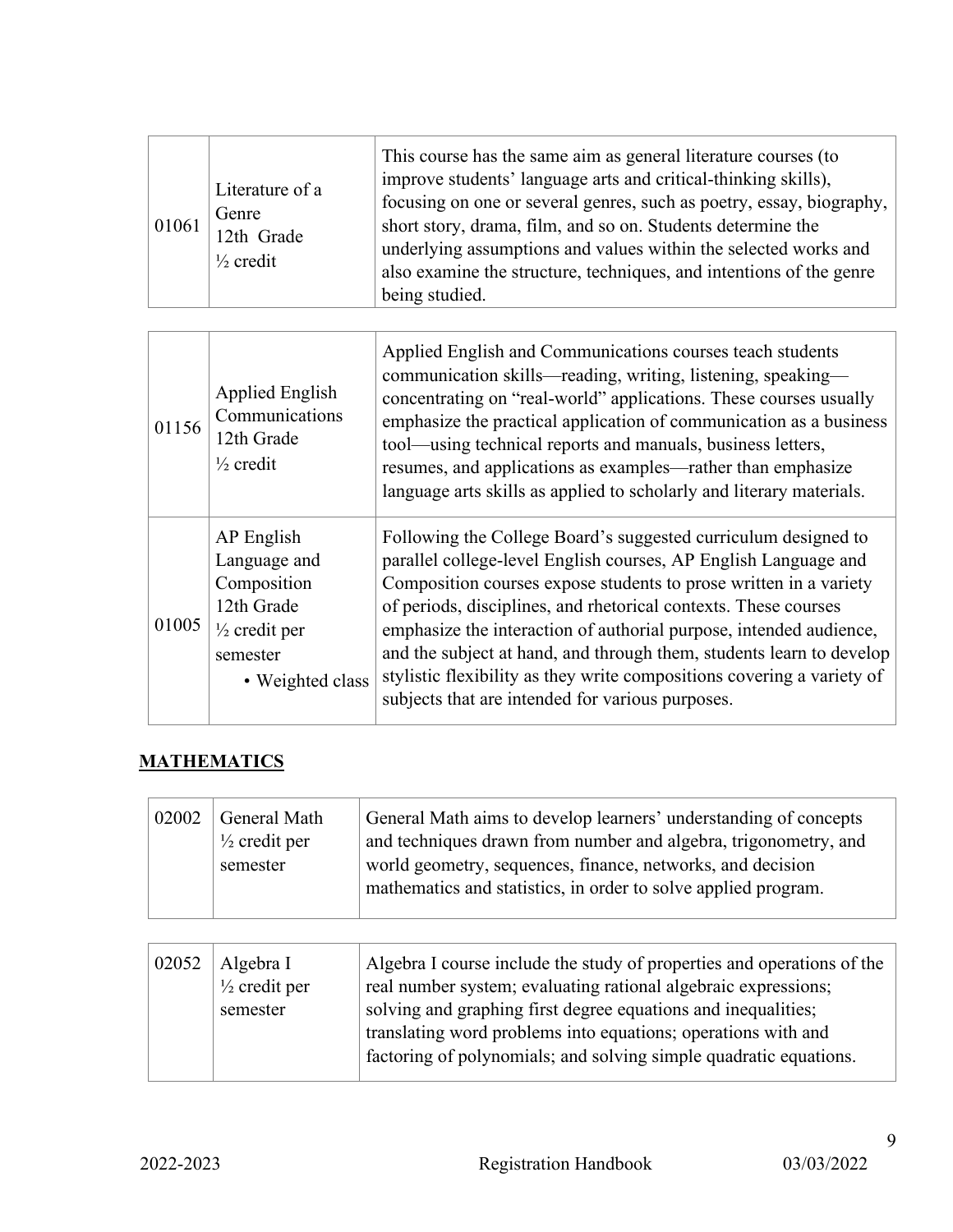| 02056 | Algebra II<br>$\frac{1}{2}$ credit per<br>semester                                           | Algebra II course topics typically include field properties and<br>theorems; set theory; operations with rational and irrational<br>expressions; factoring of rational expressions; in-depth study of linear<br>equations and inequalities; quadratic equations; solving systems of<br>linear and quadratic equations; graphing of constant, linear, and                                                                                                                                                                                                                 |
|-------|----------------------------------------------------------------------------------------------|--------------------------------------------------------------------------------------------------------------------------------------------------------------------------------------------------------------------------------------------------------------------------------------------------------------------------------------------------------------------------------------------------------------------------------------------------------------------------------------------------------------------------------------------------------------------------|
|       |                                                                                              | quadratic equations; properties of higher degree equations; and<br>operations with rational and irrational exponents.                                                                                                                                                                                                                                                                                                                                                                                                                                                    |
| 02072 | Geometry IA<br>$\frac{1}{2}$ credit per<br>semester                                          | Geometry courses, emphasizing an abstract, formal approach to the<br>study of geometry, typically include topics such as properties of plane<br>and solid figures; deductive methods of reasoning and use of logic;<br>geometry as an axiomatic system including the study of postulates,<br>theorems, and formal proofs; concepts of congruence, similarity,<br>parallelism, perpendicularity, and proportion; and rules of angle<br>measurement in triangles.                                                                                                          |
| 02075 | Accelerated<br>Geometry<br>$\frac{1}{2}$ credit per<br>semester<br>• Weighted<br>class       | Accelerated Geometry courses cover the topics of the traditional<br>Geometry course in greater depth. Geometry courses, emphasizing an<br>abstract, formal approach to the study of geometry, typically include<br>topics such as properties of plane and solid figures; deductive<br>methods of reasoning and use of logic; geometry as an axiomatic<br>system including the study of postulates, theorems, and formal proofs;<br>concepts of congruence, similarity, parallelism,<br>perpendicularity, and proportion; and rules of angle measurement in<br>triangles. |
| 02103 | Trigonometry<br>(Senior Math)<br>$\frac{1}{2}$ credit<br>• Weighted<br>class                 | Trigonometry courses prepare students for eventual work in calculus<br>and typically include the following topics: trigonometric and circular<br>functions; their inverses and graphs; relations among the parts of a<br>triangle; trigonometric identities and equations; solutions of right and<br>oblique triangles; and complex numbers.                                                                                                                                                                                                                             |
|       |                                                                                              |                                                                                                                                                                                                                                                                                                                                                                                                                                                                                                                                                                          |
| 02110 | Pre-Calculus<br>(Senior Math)<br>$\frac{1}{2}$ credit per<br>semester<br>• Weighted<br>class | Pre-Calculus courses combine the study of Trigonometry, Elementary<br>Functions, Analytic Geometry, and Math Analysis topics as<br>preparation for calculus. Topics typically include the study of<br>complex numbers; polynomial, logarithmic, exponential, rational,<br>right trigonometric, and circular functions, and their relations,<br>inverses and graphs; trigonometric identities and equations; solutions<br>of right and oblique triangles; vectors; the polar coordinate system;<br>conic sections; Boolean algebra and symbolic logic; mathematical       |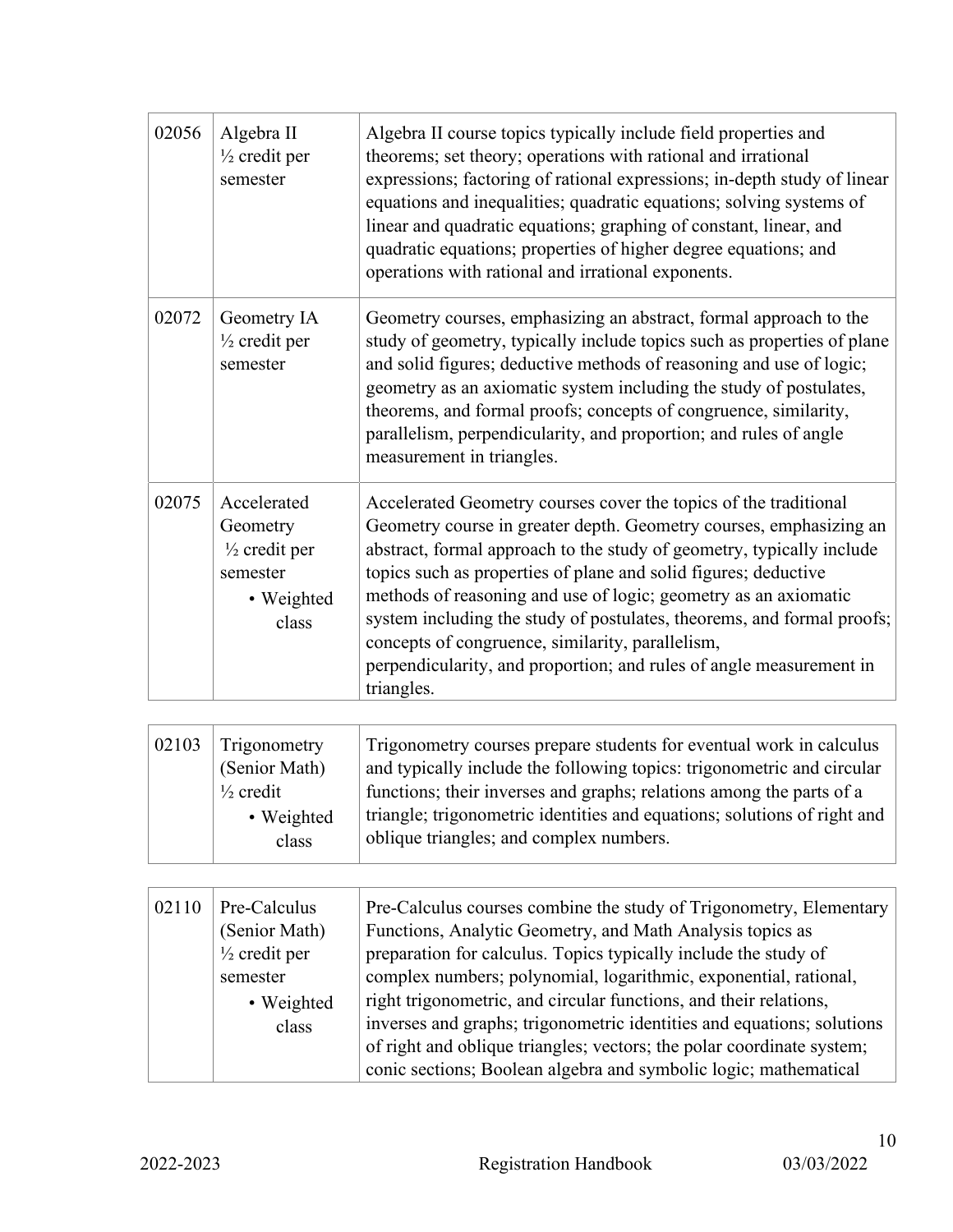| induction; matrix algebra; sequences and series; and limits and<br>$\overline{\phantom{a}}$ continuity. |  |
|---------------------------------------------------------------------------------------------------------|--|
|---------------------------------------------------------------------------------------------------------|--|

**PHYSICAL EDUCATION & HEALTH** (Students are allowed to complete a maximum of 2.5 credits of PE/HEALTH during their high school years.)

| 08001 | * Physical<br>Education<br>$\frac{1}{2}$ credit per<br>semester | Physical Education courses provide students with knowledge,<br>experience, and an opportunity to develop skills by participating in<br>more than one of the following sports or activities: team sports,<br>individual/dual sports, recreational sports, fitness/conditioning<br>activities and wellness and specialized training.                                                        |
|-------|-----------------------------------------------------------------|-------------------------------------------------------------------------------------------------------------------------------------------------------------------------------------------------------------------------------------------------------------------------------------------------------------------------------------------------------------------------------------------|
| 08051 | <b>Health Education</b><br>$\frac{1}{2}$ credit per<br>semester | Topics covered within Health Education courses may vary widely, but<br>typically include personal health (nutrition, mental health and stress<br>management, drug/alcohol abuse prevention, disease prevention, and<br>first aid) and consumer health issues. The courses may also include<br>brief studies of environmental health, personal development, and/or<br>community resources. |

### **SCIENCE**

| 03159 | Physical Science         | Physical Science courses involve study of the structures and states of   |
|-------|--------------------------|--------------------------------------------------------------------------|
|       | $\frac{1}{2}$ credit per | matter. Typically (but not always) offered as introductory survey        |
|       | semester                 | courses, they may include such topics as forms of energy, wave           |
|       |                          | phenomenon, electromagnetism, and physical and chemical                  |
|       |                          | interactions.                                                            |
| 03051 | <b>Biology</b>           | Biology courses are designed to provide information regarding the        |
|       | $\frac{1}{2}$ credit per | fundamental concepts of life and life processes. These courses include   |
|       | semester                 | (but are not restricted to) such topics as cell structure and function,  |
|       |                          | general plant and animal physiology, genetics, and taxonomy.             |
| 03101 | Chemistry                | Chemistry courses involve studying the composition, properties, and      |
|       | $\frac{1}{2}$ credit per | reactions of substances. These courses typically explore such concepts   |
|       | semester                 | as the behaviors of solids, liquids, and gases; acid/base and oxidation/ |
|       | • Weighted               | reduction reactions; and atomic structure. Chemical formulas,            |
|       | class                    | equations, and nuclear reactions are also studied.                       |
|       |                          |                                                                          |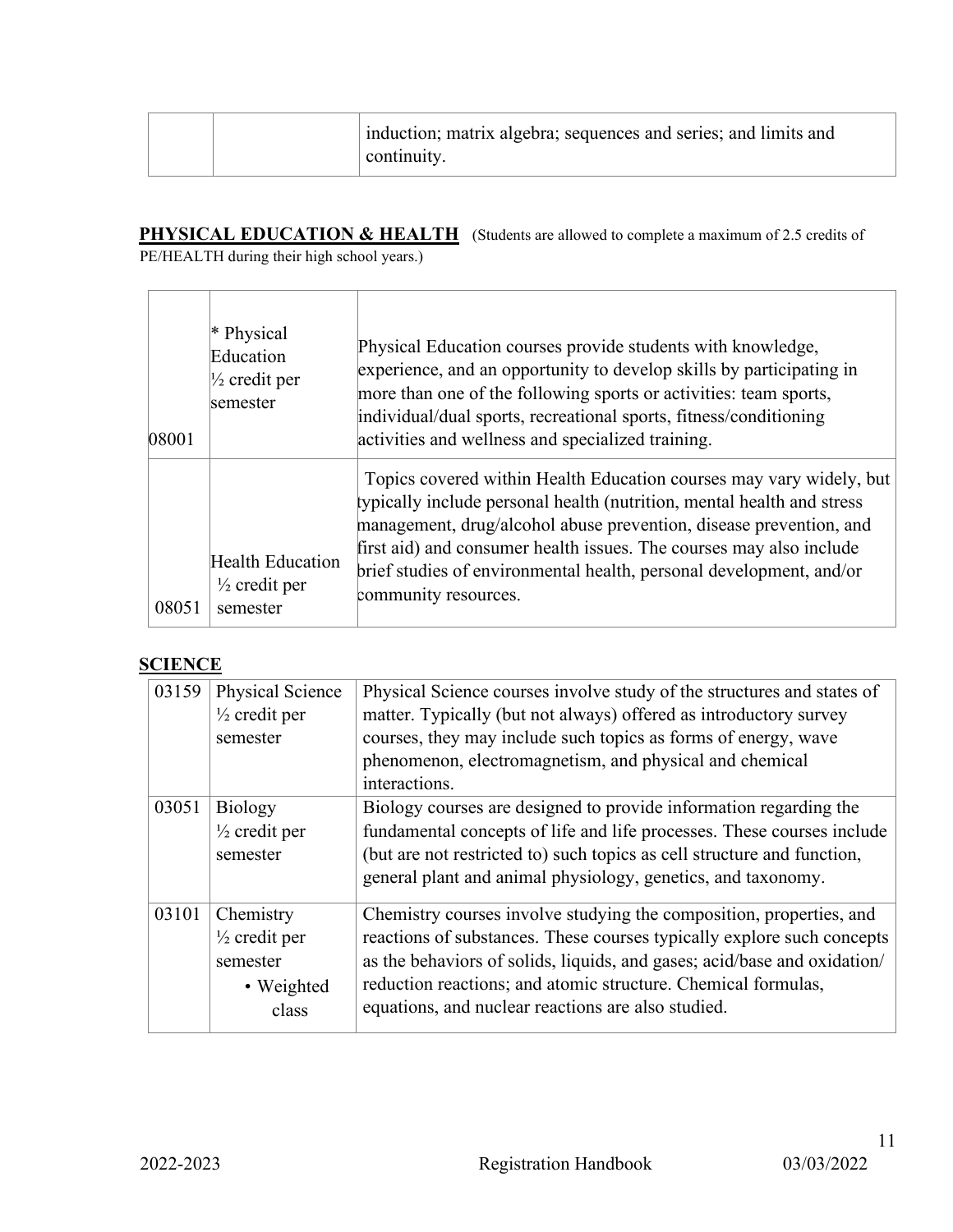| 03151 | Physics<br>$\frac{1}{2}$ credit per<br>semester<br>• Weighted<br>class | Physics courses involve the study of the forces and laws of nature<br>affecting matter, such as equilibrium, motion, momentum, and the<br>relationships between matter and energy. The study of physics<br>includes examination of sound, light, and magnetic and electric<br>phenomena. |
|-------|------------------------------------------------------------------------|------------------------------------------------------------------------------------------------------------------------------------------------------------------------------------------------------------------------------------------------------------------------------------------|
| 03053 | Anatomy<br>$\cdot$ NSU.<br>weighted<br>class                           | Students learn the human body and biological systems in more detail<br>including anatomical terminology, study cells and tissues, explore<br>functional systems (skeletal, muscular, circulatory, respiratory,<br>digestive, reproductive, nervous, and so on) and many dissect animals. |
| 03062 | Conceptual<br><b>Biology</b>                                           | Usually taken after an initial study of biology, this course will study<br>science using a hands-on approach of science. Students will need to<br>be able to identify and comprehend advanced biology terms as well as<br>producing labs that demonstrate knowledge of the material.     |

**SOCIAL SCIENCE**

| 04053 | Modern World<br>History<br>$\frac{1}{2}$ credit<br>(Required) | Modern World History focuses on developing students'<br>understanding of world history from approximately 1300 to the<br>present. In world history students interpret evidence and identify<br>significant trends in order to understand major developments across<br>the globe. Students will explore how humans have thought, behaved<br>and interacted across the ages in order to develop an understanding of<br>global patterns of change and continuity. Students of world history<br>study specific people, events, and ideas by situating them in global,<br>interregional, and regional contexts. Organizationally, world history<br>requires students to shift between global, interregional, and regional<br>spatial scales in order to emphasize interactions between different<br>scales of historical study and to identify connections across time and<br>geography. |
|-------|---------------------------------------------------------------|-------------------------------------------------------------------------------------------------------------------------------------------------------------------------------------------------------------------------------------------------------------------------------------------------------------------------------------------------------------------------------------------------------------------------------------------------------------------------------------------------------------------------------------------------------------------------------------------------------------------------------------------------------------------------------------------------------------------------------------------------------------------------------------------------------------------------------------------------------------------------------------|
|-------|---------------------------------------------------------------|-------------------------------------------------------------------------------------------------------------------------------------------------------------------------------------------------------------------------------------------------------------------------------------------------------------------------------------------------------------------------------------------------------------------------------------------------------------------------------------------------------------------------------------------------------------------------------------------------------------------------------------------------------------------------------------------------------------------------------------------------------------------------------------------------------------------------------------------------------------------------------------|

| $\frac{1}{2}$ credit<br>(Required) | 04001   World Geography   World Geography courses provide students with an overview of world<br>geography, but may vary widely in the topics they cover. Topics<br>typically include the physical environment; the political landscape; the<br>relationship between people and the land; economic production and<br>development; and the movement of people, goods and ideas. |
|------------------------------------|-------------------------------------------------------------------------------------------------------------------------------------------------------------------------------------------------------------------------------------------------------------------------------------------------------------------------------------------------------------------------------|
|                                    |                                                                                                                                                                                                                                                                                                                                                                               |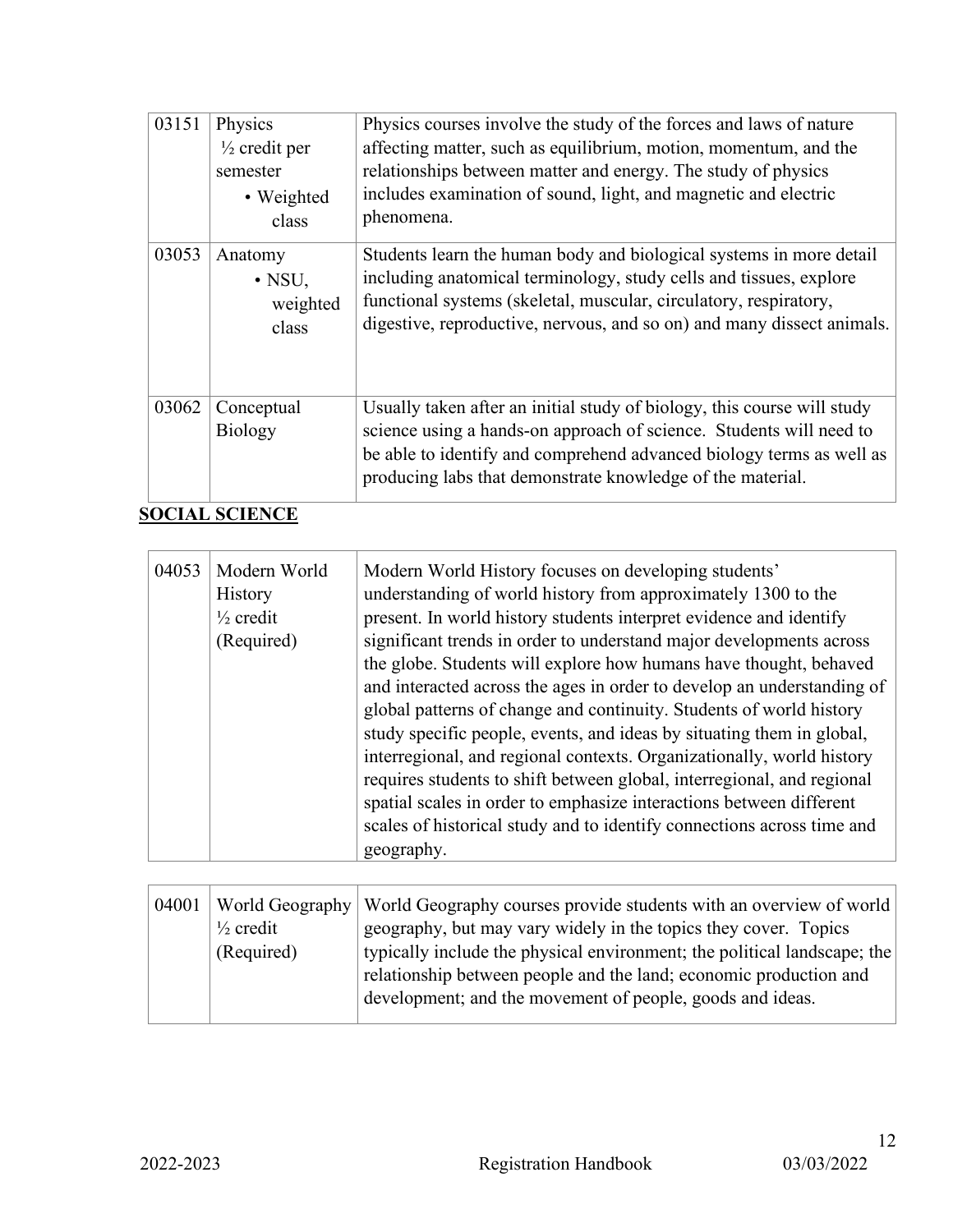| 04103 | Modern US                | Modern U.S. History courses examine the history of the United States    |
|-------|--------------------------|-------------------------------------------------------------------------|
|       | <b>History</b>           | from the Civil War or Reconstruction era (some courses begin at a       |
|       | $\frac{1}{2}$ credit per | later period) through the present time. These courses typically include |
|       | semester                 | a historical review of political, military, scientific, and social      |
|       | (Required)               | developments.                                                           |
|       |                          |                                                                         |

| 04254 | Psychology<br>$\frac{1}{2}$ credit | Psychology courses introduce students to the study of individual<br>human behavior. Course content typically includes (but is not limited<br>to) an overview of the field of psychology, topics in human growth<br>and development, personality and behavior, and abnormal                                                         |
|-------|------------------------------------|------------------------------------------------------------------------------------------------------------------------------------------------------------------------------------------------------------------------------------------------------------------------------------------------------------------------------------|
| 04258 | Sociology $\frac{1}{2}$<br>credit  | Sociology courses introduce students to the study of human behavior<br>in society. These courses provide an overview of sociology, generally<br>including (but not limited to) topics such as social institutions and<br>norms, socialization and social change, and the relationships among<br>individuals and groups in society. |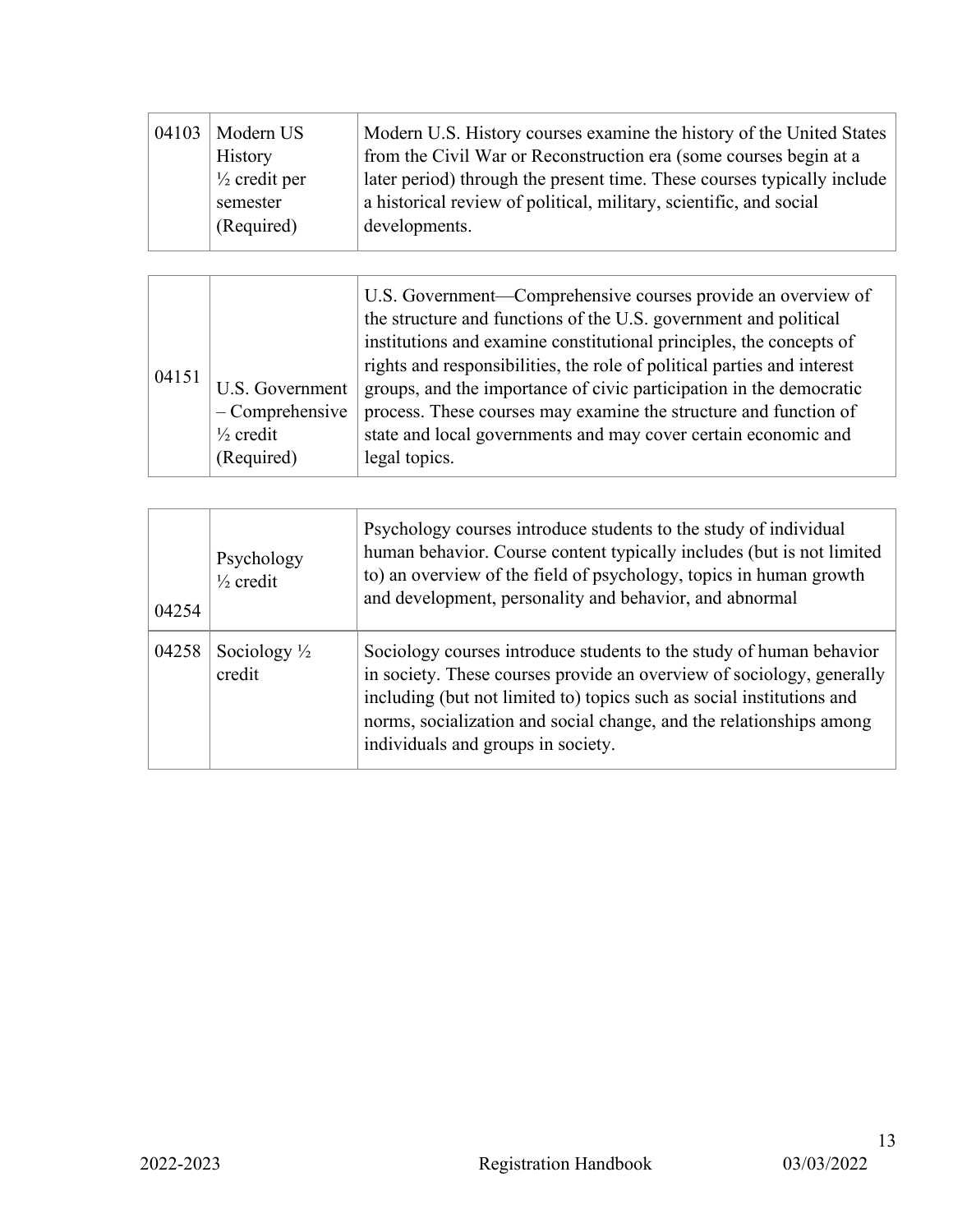| 04106 | Contemporary<br>U.S. Issues<br>Service for a<br>Semester<br>$\frac{1}{2}$ credit | Contemporary U.S. Issues courses study the political, economic, and<br>social issues facing the United States, with or without an emphasis on<br>state and local issues. These courses may focus on current issues or<br>may examine selected issues that span throughout the 20th century to<br>the present.                                                                                                                                                                                                                                                                                                                                                                                                                                                                                          |
|-------|----------------------------------------------------------------------------------|--------------------------------------------------------------------------------------------------------------------------------------------------------------------------------------------------------------------------------------------------------------------------------------------------------------------------------------------------------------------------------------------------------------------------------------------------------------------------------------------------------------------------------------------------------------------------------------------------------------------------------------------------------------------------------------------------------------------------------------------------------------------------------------------------------|
|       |                                                                                  | Get out and give back. Service for a Semester allows participants to<br>come together and volunteer in their community for one period during<br>the day. Participants spend their time serving in their community,<br>reflecting on community issues, and building relationships with others<br>from the area. Each semester long session involves structured<br>volunteer experiences in a variety of settings such as senior centers,<br>day cares, nursing homes, libraries, elementary classrooms and more.<br>Students will be required to write weekly journals reflecting on their<br>service experience. Grades in this class are based on the number of<br>hours completed, reflection journals, sponsor evaluations and a final<br>project. This course is open to students in grades 10-12. |
| 22210 | Personal<br>Finance<br>$\frac{1}{2}$ credit                                      | Topics covered include factors affecting income, management of<br>personal finances, decision making in regard to spending and credit,<br>savings, and investing                                                                                                                                                                                                                                                                                                                                                                                                                                                                                                                                                                                                                                       |
| 22152 | Career<br>Exploration<br>$\frac{1}{2}$ credit                                    | Career exploration courses help students identify and evaluate<br>personal goals, priorities, aptitudes, and interests with the goal of<br>helping them make informed decisions about their careers. These<br>course expose students to various sources of information on career and<br>training options and may also assist them in developing job search and<br>employability skills.                                                                                                                                                                                                                                                                                                                                                                                                                |

## **INDEPENDENT STUDY**

Independent study describes any class taught during a non-scheduled time to assist students with scheduling conflicts. The following criteria must be met before a student will be allowed to enroll into an independent study course:

- 1. Only those students who have scheduling conflicts will be allowed to take a class independently from an instructor.
- 2. Permission to take the class must be granted by the instructor and the principal.
- 3. The student must be classified as a sophomore, junior, or senior.
- 4. First year instructors will not be permitted to teach an independent course.
- 5. Students will be required to have all prerequisites completed before enrolling.
- 6. The course of study (curriculum) must be approved by the principal.
- 7. The amount of class time must be equal in length and in number of days as a regular, nonindependent class.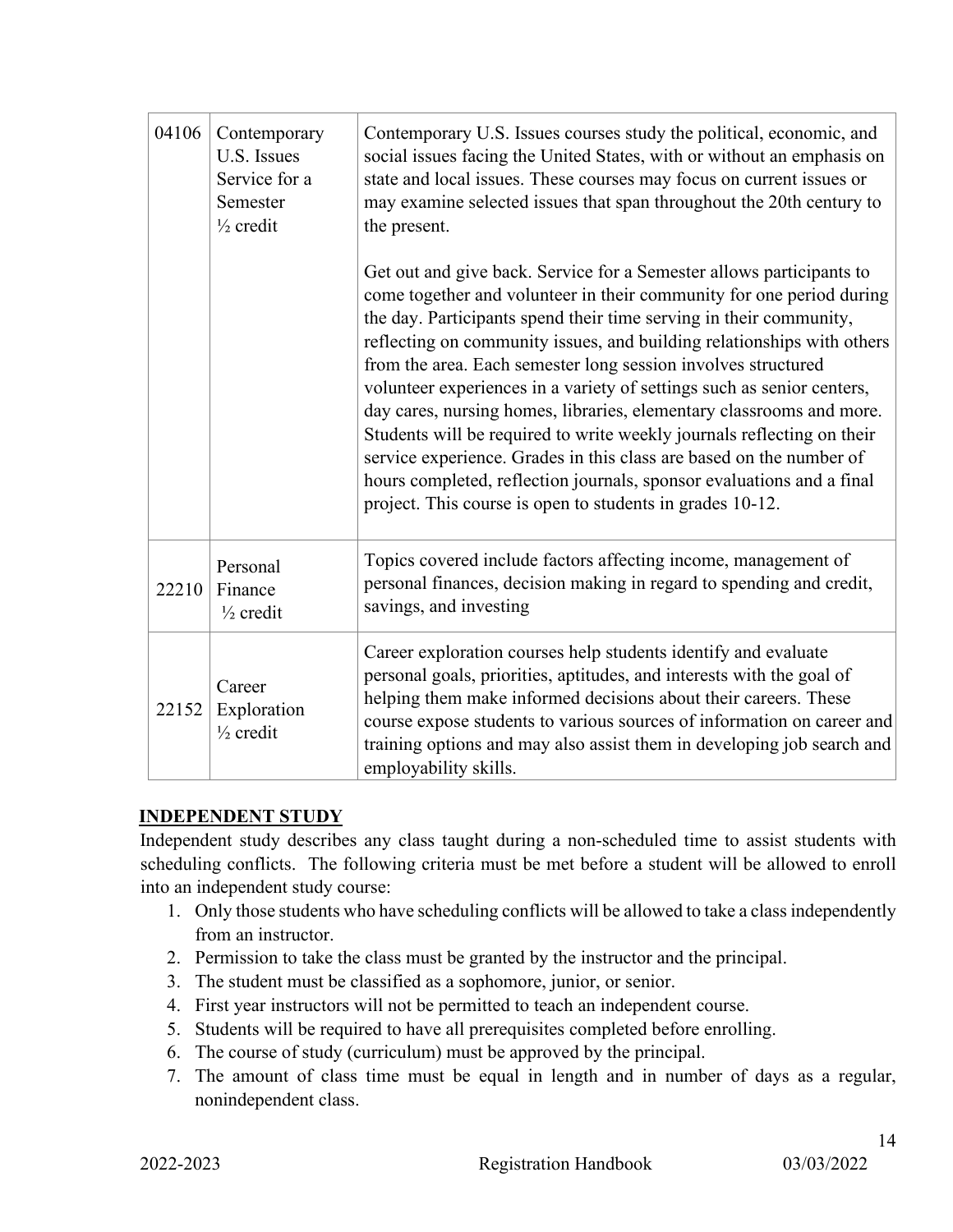8. A certified teacher must teach the course within the school day.

### **Credit Recovery: Drop Out Prevention**

Students who are in need of retaking required classes may have the opportunity or be required to be a part of the Credit Recovery program. Students will work independently with teacher support to complete the required work in order to receive a passing grade in these classes.

## **Peer Mentor 22054** (1/2 unit per semester)

Students who are considering entering the field of education are encouraged to sign up for the Peer Teaching Class. This class will require students to work one to one, or with small groups to help elementary or junior high students succeed. Interested students are to find teachers who are willing to accept a Peer Helper. Peer teachers must have permission from the specific teacher as well as from the administration. Students must have demonstrated academic success, better than average attendance, and have had very few discipline referrals prior to taking this class. The guidelines are below:

- 1. Have a C average.
- 2. Have a record of honesty, responsibility and appropriate behavior.
- 3. Have initiative, neat appearance, and a pleasant personality.
- 4. Computer skills are important but not necessary in all areas.
- 5. Be punctual and have good attendance.
- 6. Have permission from teacher upon enrolling.
- 7. Each teacher may have more than one peer mentor.

#### **Teacher Office Aide 22055** (1/2 unit per semester)

Students who are interested in assisting staff members by completing office tasks are encouraged to take this class. Each teacher can have one student aide. Student aides must have permission from the specific teacher as well as from the administration. Students must have demonstrated academic success, better than average attendance, and have had very few discipline referrals prior to taking this class. Guidelines for students interested in being student aides in some of our school programs are listed below. Student will receive credit for being a student aide; however, it will not affect their GPA or their honor roll status. Seniors can be student aides; however, if they choose to do workstudy, they can only have work-study for one period.

- 1. Have a C average.
- 2. Have a record of honesty and responsibility.
- 3. Free periods must coincide with the instructors or have permission from the cooperating instructor.
- 4. Only one aide per staff member.
- 5. Be a sophomore, junior, or senior.
- 6. Be able to file and organize.
- 7. Have initiative, neat appearance, and a pleasant personality.
- 8. Be able to work without constant supervision.
- 9. Computer skills are important but not necessary in all areas.
- 10. Must be punctual and have good attendance.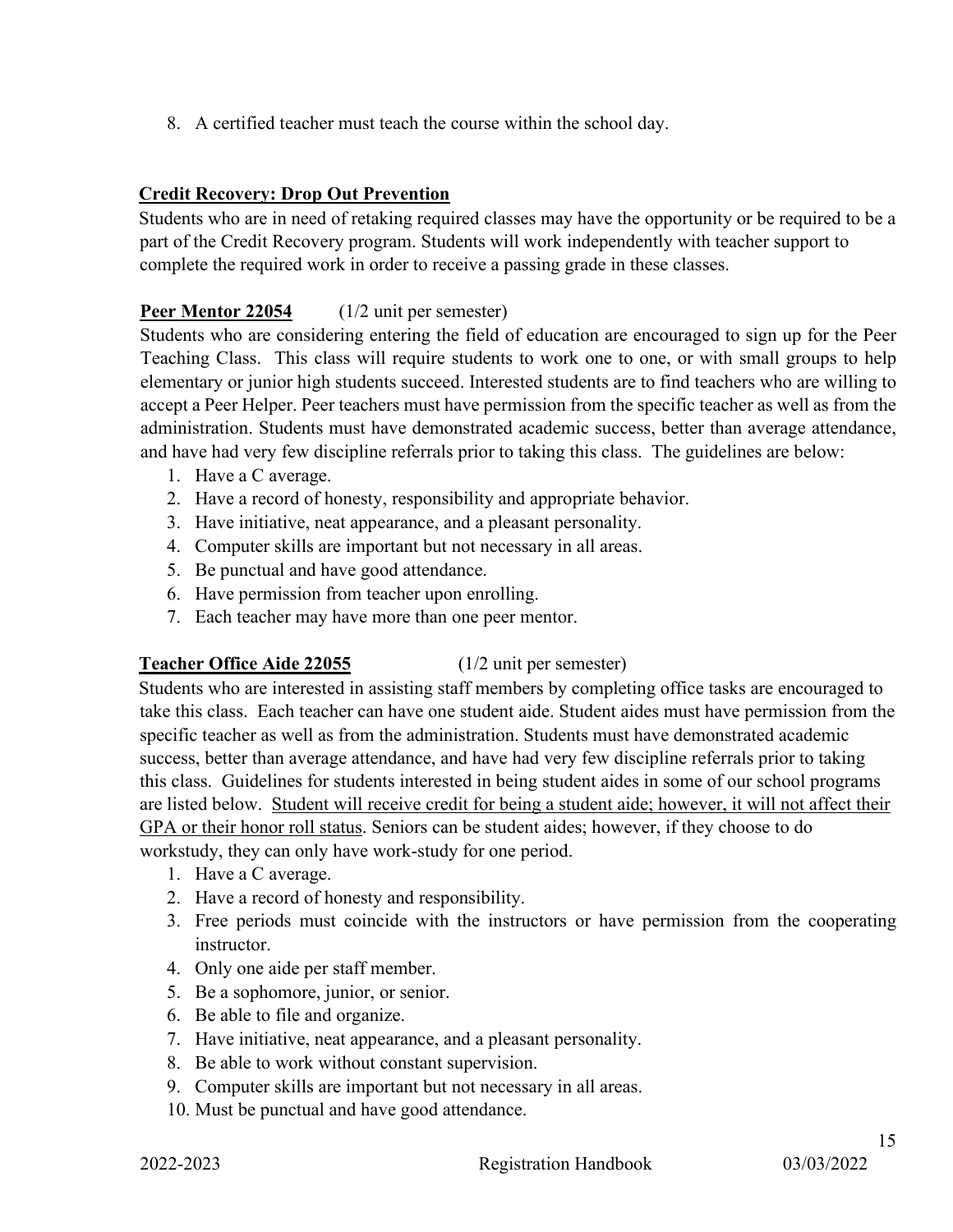- 11. Must have permission from teacher upon enrolling.
- 12. May only enroll in one period per semester.

### **YOUTH INTERNSHIP** (1/2 credit per semester)

Youth internships allow students to gain authentic, real-world experience in business and industry. Students' interests, strengths, and chosen career clusters/pathways determine the internship experience(s). Based on the internship experience(s), students will gain insight to their postsecondary personal learning plan. The grade earned by the student is determined by the employer. Students may work up to 2 hours per day.

Student Requirements

- Senior or junior (16 years and older) with a minimum 1.5 GPA
- Fewer than 5 absences (one group of four days can be grouped together) in the previous semester
- No discipline issues (including I.S.S, O.S.S, and/or Saturday School) in the previous semester
- Students must stay with the same employer for the entire semester, or they will earn a 50% in the class
- If student becomes ineligible at any point, he/she will be required to use work study time as a study hall until the grade is above passing
- Provide proof of insurance

**ADDITIONAL PROGRAMS OF STUDY—**Students who take the classes below will sign a behavior contract required by the South Dakota Virtual School, Northern, and the local consortium.

## • **CORRESPONDENCE STUDY: This must be approved by the counselor and principal in advance.**

Correspondence study may be available for students who have taken and not passed a class offered at AHS. All costs associated with this are the responsibility of the student. Students will only be allowed to take classes they have failed. All seniors must have correspondence courses completed and necessary paperwork in the administrative office by May 1.

- **DISTANCE EDUCATION POLICY**: It shall be the policy of the Arlington High School to manage distance education coursework as follows: o 1. All students are required to enroll in a minimum of seven subjects at Arlington High School to be considered a full-time student. The principal may grant exceptions to this rule if and when it becomes necessary to remove a student from a class because of health, academic, attendance, or disciplinary issues.
	- o 2. Students are required to enroll in courses taught by Arlington High School instructors and offered at Arlington High School during the grade level designated unless otherwise approved by the principal. Failure to do this may lead to scheduling issues for the student in the following years.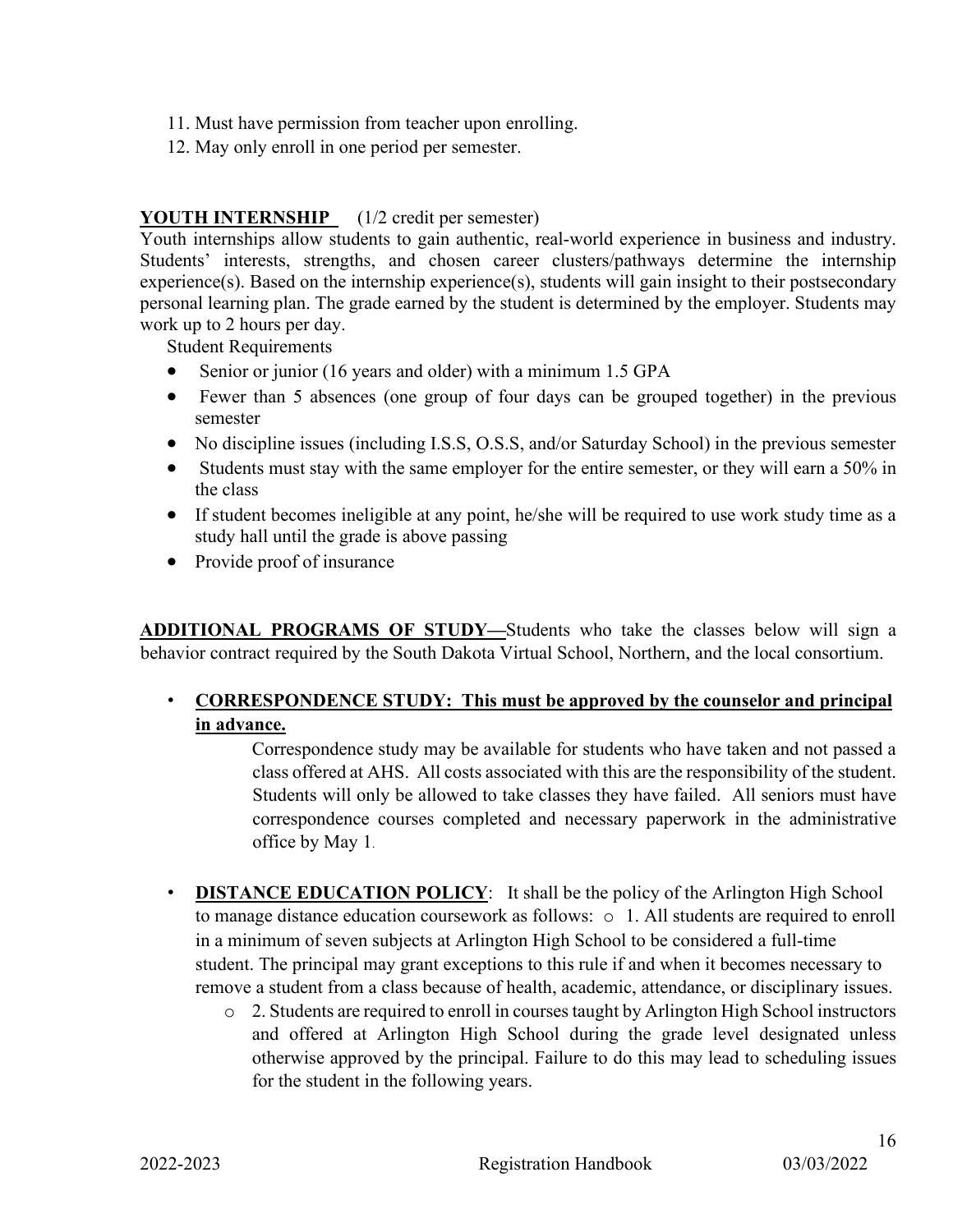- o 3. Arlington High School students may enroll in courses completed through online or onsite educational institutions (local college, university, technical school, and South Dakota Virtual High School approved providers) according to the following criteria:
	- a. Students must have a GPA of 2.6 or above at the time of the request.
	- b. Students are required to follow the online class attendance policy regardless of activities that may be taking place at Arlington School or the Arlington school calendar.
	- c. A distance education (online) or onsite course may be granted approval by the principal to those junior or senior students due to a scheduling conflict, attendance issue, disciplinary issue, credit recovery, Advanced Placement College Board course or other upper level classes not offered at AHS.
	- d. The Arlington School District will pay the costs involved with one semester of online or onsite course per student per high school career (Grades  $9 - 12$ ) provided the class is not for credit recovery efforts or disciplinary reasons. The school will consider funding additional classes on a case by case basis due to circumstances including, but not limited, to unavoidable scheduling conflicts, lack of in-house qualified teacher for classes required for graduation, etc. e. The district will pay the costs at the beginning for all costs associated with any approved class. If a student does not maintain a semester grade of a "C" average in the class, then the student will be responsible to reimburse the school district for any money the district has paid in association with the class. (Any class that is being taken strictly for college credit will be the sole responsibility of the student.) Students are reminded that there are a few distance and online classes with no fees attached. All online coursework must meet South Dakota Department of Education certification guidelines noted in SDCL 13-33-21.
	- f. The student must take an online course in the building during the academic school day. The student will be assigned to a room and instructional period. The principal may grant an exception to this rule due to health, academic, attendance or disciplinary issues.
	- g. Students are responsible for their coursework, as well as initiating contact with their teacher and/or mentor, if necessary. The student code of conduct, grading scales, grading deadlines, course content, etc. are all available online. Students are expected to work independently, yet to ask for help, when needed! Do not wait for your online instructor to contact the school. I understand that Arlington School District will provide me with an on-site mentor to assist me with technical issues, proctored tests/quizzes, and monitoring my progress. However, I know that my online/distance instructor is my first point of contact for questions/problems with coursework, and it is my responsibility to stay in close contact with my online/distance instructor and to monitor my own progress.
- $\circ$  4. The letter grade for the course will appear on the student's official transcript and factored into the student's grade point average.